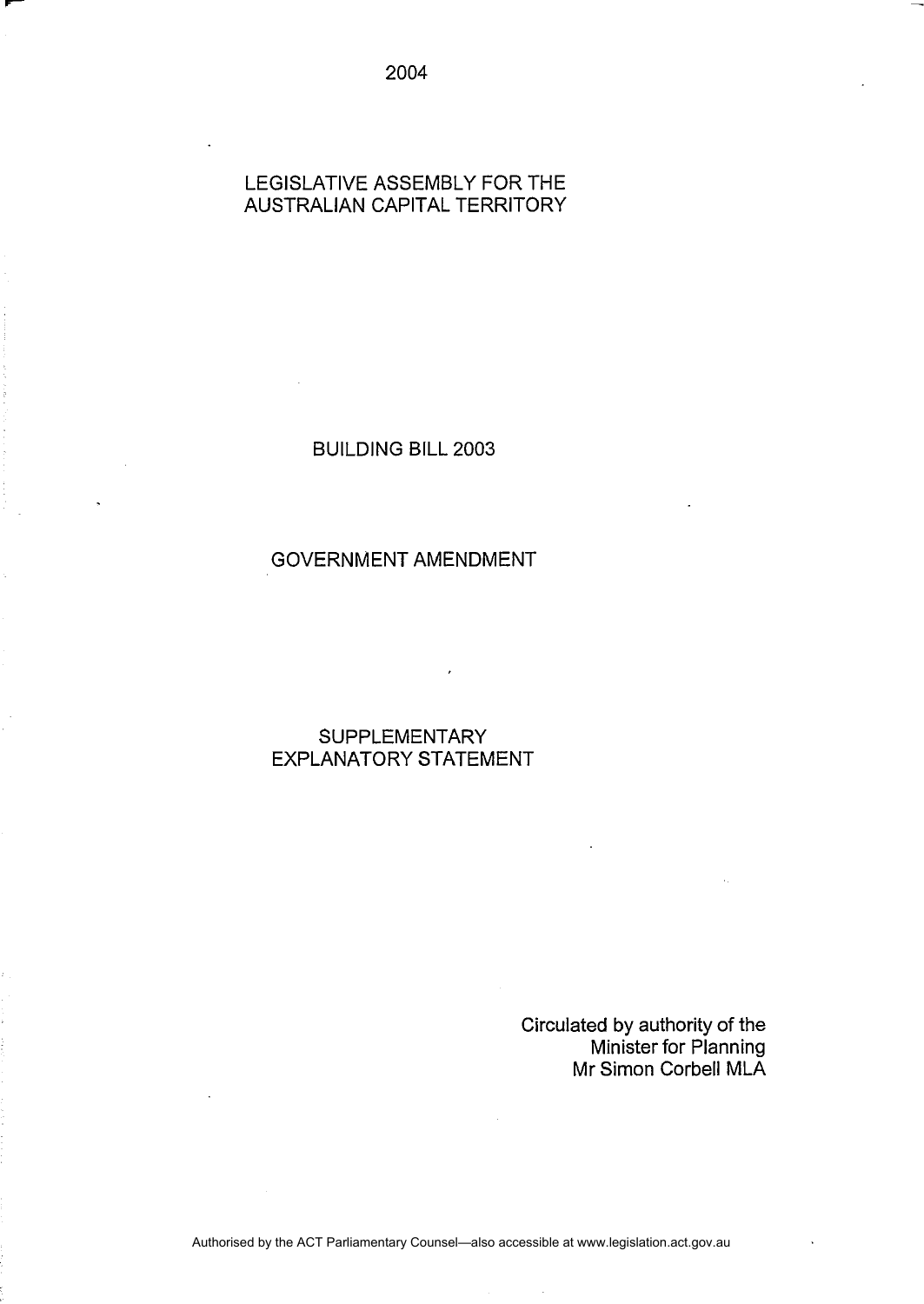#### **Building Bill 2003 - Government amendment**

#### **Outline**

It is proposed that the Building Bill 2003 replace the Building Act 1972, which the Construction Occupations (Licensing) Bill has provision to repeal. The Building Bill has provisions dealing with approvals for building work and occupancy of buildings.

The Government amendment to the Building Bill removes an imprisonment penalty that was an alternative to, or in addition to, financial penalties, which are retained.